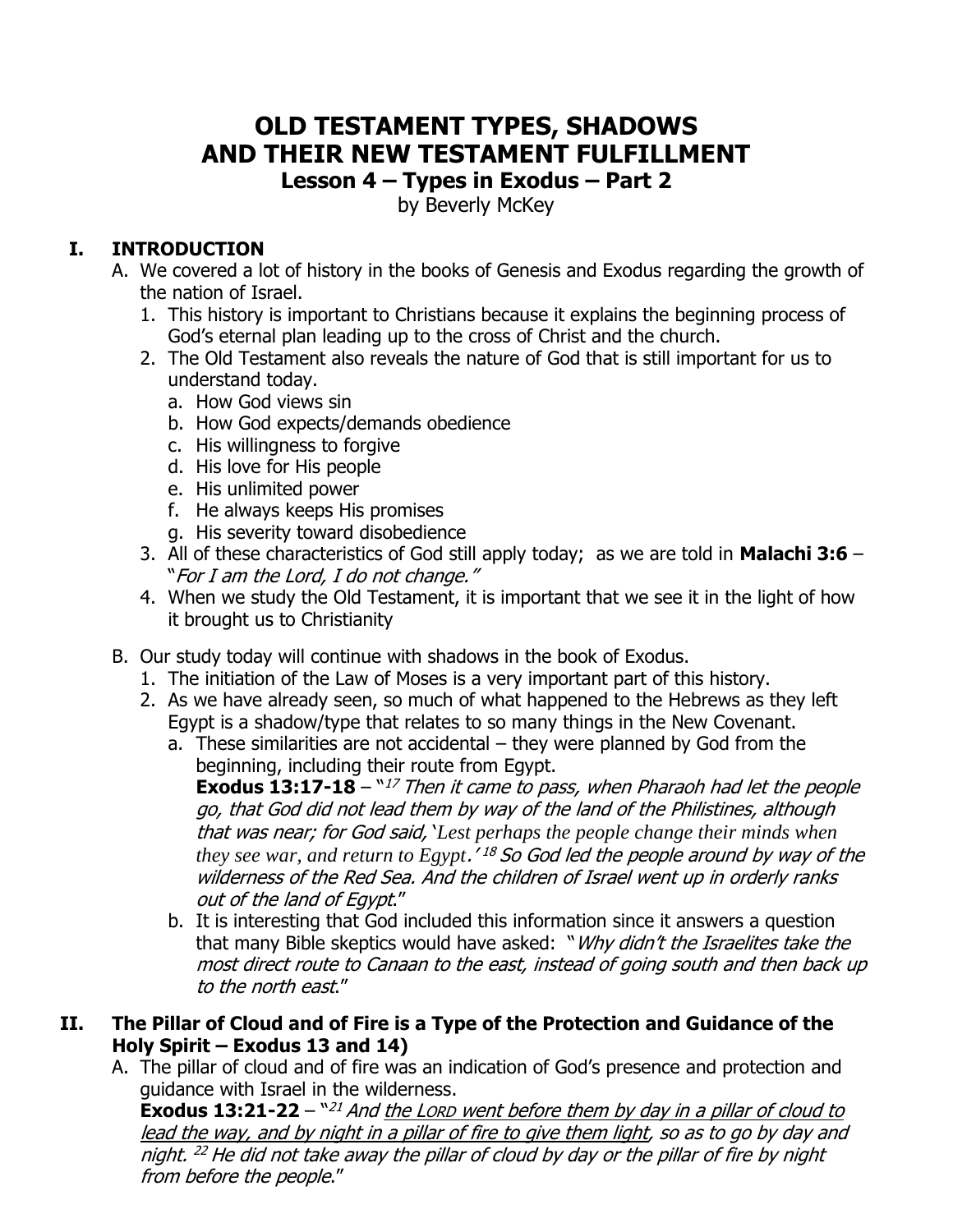- 1. When the Israelites learned that Pharaoh's army was pursuing them, they were frightened and complained to Moses,
	- a. Moses encouraged them saying: **Exodus 14:13-14** "13 *Do not be afraid.* Stand still, and see the salvation of the Lord, which He will accomplish for you today. For the Egyptians whom you see today, you shall see again no more forever. <sup>14</sup> The Lord will fight for you and you shall hold your peace."
	- b. Then God instructed Moses what to do: **Exodus 14:16-17** "16 But lift up your rod, and stretch out your hand over the sea and divide it. And the children of Israel shall go on dry ground through the midst of the sea."
- 2. These pillars provided protection for the Israelites all night long as they escaped across the Red Sea when Pharaoh's army was pursuing them.
	- a. **Exodus 14:19-20** <sup>19</sup> And the Angel of God, who went before the camp of Israel, moved and went behind them; and the pillar of cloud went from before them and stood behind them. <sup>20</sup> So it came between the camp of the Egyptians and the camp of Israel. Thus, it was a cloud and darkness to the one, and it gave light by night to the other, so that the one did not come near the other all that night."
	- b. The Egyptians followed Israel into the Red Sea on dry land, but when they were half way through the passage God intervened for Israel.
		- 1) **Exodus 14:24-25**  $^{42}$  Now it came to pass, in the morning watch, that the LORD looked down upon the army of the Egyptians through the pillar of fire and cloud, and He troubled the army of the Egyptians. <sup>25</sup> And He took off their chariot wheels, so that they drove them with difficulty; and the Egyptians said, "*Let us flee from the face of Israel, for the LORD fights for them against the Egyptians*."
		- 2) Unfortunately, Pharaoh did not listen to his men and kept pursuing them through the Sea.
		- 3) Then God proved His superior power over the greatest army in the known world.
		- 4) **Exodus 14:26-28** <sup>n26</sup> Then the LORD said to Moses, "Stretch out your hand *over the sea, that the waters may come back upon the Egyptians, on their chariots, and on their horsemen." <sup>27</sup> And Moses stretched out his hand over the sea; and when the morning appeared, the sea returned to its full depth, while the Egyptians were fleeing into it. So, the LORD overthrew the Egyptians in the midst of the sea. <sup>28</sup> Then the waters returned and covered the chariots, the horsemen, and all the army of Pharaoh that came into the sea after them. Not so much as one of them remained*"
	- c. Because the Israelites had become more like the Egyptians during their 430 year stay in Goshen, they needed to see the amazing works of God on their behalf to strengthen their budding faith in God and in Moses.

**Exodus14:31** – "Thus Israel saw the great work which the LORD had done in Egypt; so the people feared the LORD, and believed the LORD and His servant Moses."

- d. The pillar of Cloud and the pillar of Fire remained with Israel throughout their entire journey to the Promised Land.
- B. The pillars of Cloud and Fire gave comfort to the people of Israel by proving that God was indeed present with them every day, just as the Holy Spirit is the comforter Jesus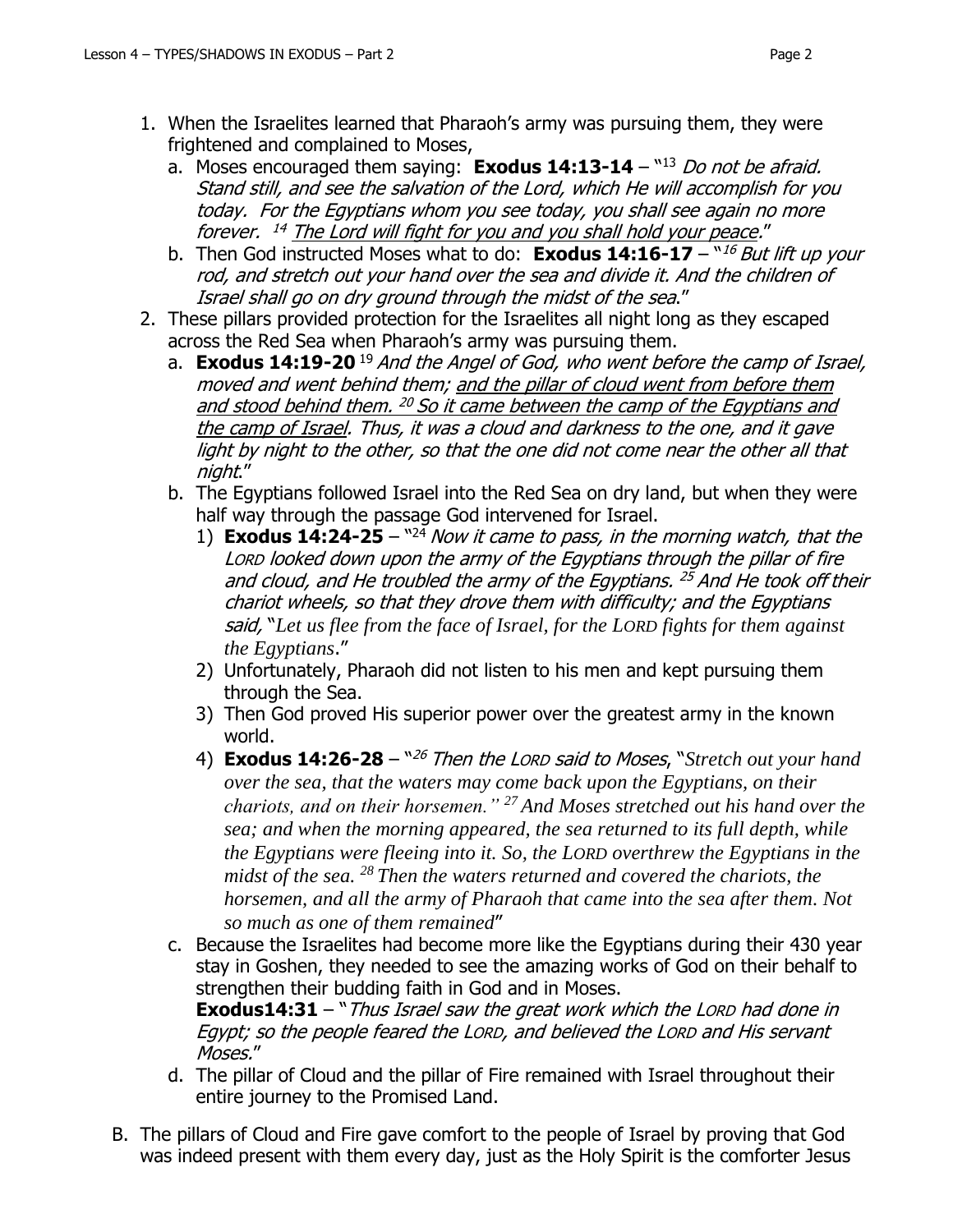- well. 1. We know that the twelve Apostles received a "baptism of the Holy Spirit" (**Acts 1-**2) which gave them the ability to do miraculous things to confirm they were truly sent from God for the purpose of establishing the Kingdom of God (the church).
	- a. The apostles also had the ability to pass on these miraculous powers to other Christians by the laying on of hands.

**Acts 8:14-17** – ``<sup>14</sup> Now when the apostles who were at Jerusalem heard that Samaria had received the word of God, they sent Peter and John to them,  $15$  who, when they had come down, prayed for them that they might receive the Holy Spirit. <sup>16</sup> For as yet He had fallen upon none of them. They had only been baptized in the name of the Lord Jesus. <sup>17</sup> Then <u>they laid hands on them, and</u> they received the Holy Spirit."

- b. We know that this is NOT the same "gift of the Holy Spirit" mentioned in **Acts 2:38**, otherwise, these Christians would have received it when they were baptized.
- c. This ability lasted only until the death of the last living Apostle. Those who received the ability to perform miracles from the Apostles could not pass it along to others themselves by the laying on of hands.

**Acts 8:18-22** – `*`<sup>18</sup> And when Simon saw that through the laying on of the* apostles' hands the Holy Spirit was given, he offered them money, <sup>19</sup> saying, "*Give me this power also, that anyone on whom I lay hands may receive the Holy Spirit*." <sup>20</sup> But Peter said to him, "*Your money perish with you, because you thought that the gift of God could be purchased with money! <sup>21</sup> You have neither part nor portion in this matter, for your heart is not right in the sight of God. <sup>22</sup> Repent therefore of this your wickedness, and pray God if perhaps the thought of your heart may be forgiven you.*"

- 2. While Christians today do not have the miraculous powers they possessed in the first century, we still possess the comfort of the Holy Spirit, who "*quides us in all* truth".
	- a. The Holy Spirit guides us in all truth because He inspired the New Testament writers.

**John 16:13-14** – "However, when He, the Spirit of truth, has come, He will guide you into all truth; for He will not speak on His own authority, but whatever He hears He will speak; and He will tell you things to come. <sup>14</sup> He will glorify Me, for He will take of what is Mine and declare it to you."

- b. **Acts 2:38**  "Then Peter said to them, "*Repent, and let every one of you be baptized in the name of Jesus Christ for the remission of sins; and you shall receive the gift of the Holy Spirit."* (this does not refer to miraculous abilities)
- c. **Acts 5:29-32** "<sup>29</sup> But Peter and the other apostles answered and said: "We ought to obey God rather than men. <sup>30</sup> The God of our fathers raised up Jesus whom you murdered by hanging on a tree. <sup>31</sup> Him God has exalted to His right hand to be Prince and Savior, to give repentance to Israel and forgiveness of sins. <sup>32</sup> And we are His witnesses to these things, and so also is <u>the Holy Spirit</u> whom God has given to those who obey Him."
- d. **Acts 9:31**  "Then the churches throughout all Judea, Galilee, and Samaria had peace and were edified. And walking in the fear of the Lord and in the comfort of the Holy Spirit, they were multiplied."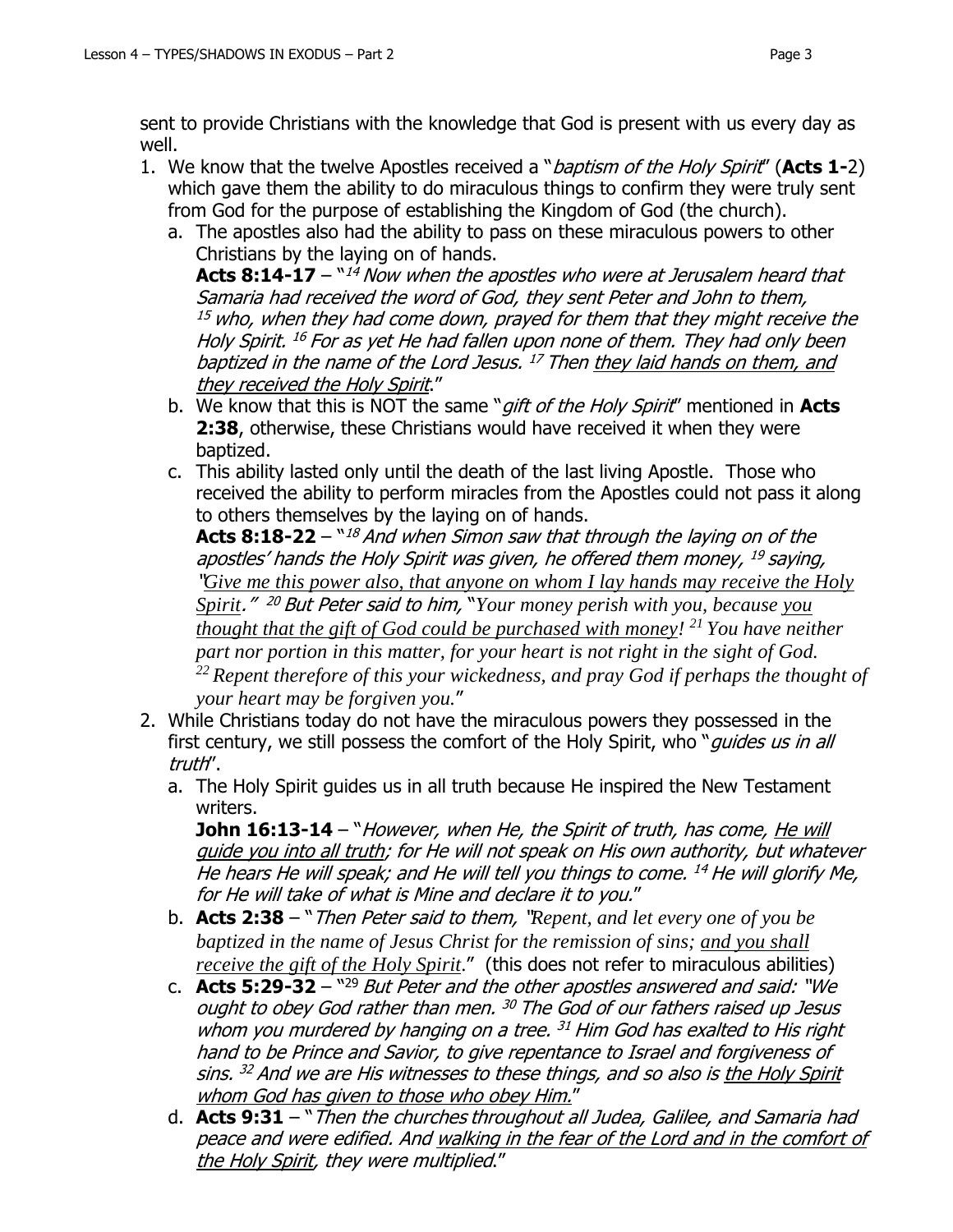- 3. The Holy Spirit is given to those who have been saved by Christ's blood.
	- a. I **Corinthians 6:19-20** ``<sup>19</sup> Or do you not know that <u>your body is the temple</u> of the Holy Spirit who is in you, whom you have from God, and you are not your own? <sup>20</sup> For you were bought at a price; therefore, <u>glorify God in your body and</u> in your spirit, which are God's."
	- b. **Romans 8:11** "But if the Spirit of Him who raised Jesus from the dead dwells in you, He who raised Christ from the dead will also give life to your mortal bodies through His Spirit who dwells in you."
- 4. Redemption by the blood of the Passover lamb is found in **Exodus 12**.
	- a. The pillar of cloud and fire is described in **Exodus 13:21ff**.
		- 1) The order here is important:
		- 2) First the people were redeemed by the blood of the lamb they placed on the door posts.
		- 3) Then the pillar of Cloud and Fire came to them as a comforter and protector.
	- b. The redemption of Christians has a similar order:
		- 1) We are first redeemed by Christ's blood, and then sealed by His Spirit.
		- 2) **Ephesians 1:7**  "In Him we have redemption through His blood, the forgiveness of sins, according to the riches of His grace."
		- 3) **Ephesians 1:13-14** <sup>w*13 In Him you also trusted, <u>after you heard the word</u>*</sup> of truth, the gospel of your salvation; in whom also, having believed, you were sealed with <u>the Holy Spirit of promise, <sup>14</sup> who is the guarantee of our</u> inheritance…"
			- a) This passage proves that there are conditions to salvation, hear, believe (assumes obedience to the gospel, including baptism).
			- b) Then we are sealed with the Holy Spirit a a guarantee of our inheritance to come.
	- c. The pillar of cloud and of fire served Israel as a protection from her enemies.
		- 1) The pillar of cloud and fire stood between the Israelites and the Egyptian army providing Israel protection, just as the Holy Spirit provides protection from our spiritual enemy, Satan.

**Galatians 5:16** – "*I say then: Walk in the Spirit, and you shall not fulfill the* lust of the flesh."

- 2) Just as the pillar of Cloud led the Israelites through the desert, today the Holy Spirit guides the believer.
	- a) **Romans 8:14** "For as many as are led by the Spirit of God, they are the sons of God."
	- b) The Spirit guides through the scriptures, and through providential circumstances.
	- c) He reminds the child of God the way he should travel, the decision he should render, the choice he should make according to scriptural teaching.
- 3) The pillar of cloud was given Israel to serve as a covering from the heat by day; even as the Holy Spirit is the believers covering in the stress and strain of excessive trials.
	- a) David recounted the history of Israel in **Psalm 105**. In **Verse 39**, he spoke of the pillars of cloud and fire: "*He spread a* cloud for a covering, and fire to give light in the night."
	- b) The pillar of cloud protected the Israelites from the hot burning sun of the desert; a canopy from the desert heat.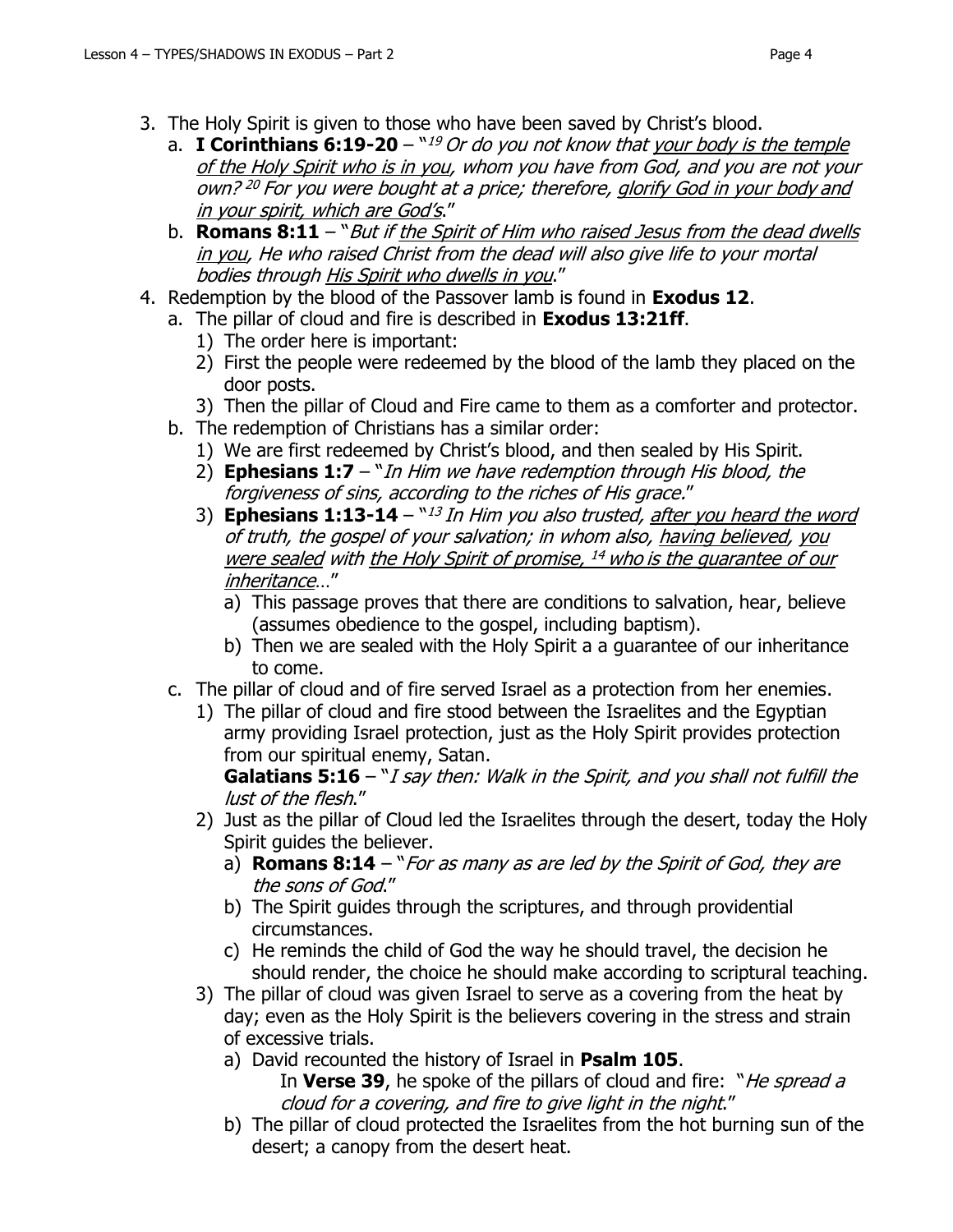i. When the early church suffered excessive persecution, the Spirit served them as a covering.

Acts 8:1 – "Now Saul was consenting to his (Stephen's) death. At that time a great persecution arose against the **church** which was at Jerusalem; and they were all scattered throughout the regions of Judea and Samaria, except the apostles."

- ii. Paul (previously known as Saul) was very involved in that persecution as he hunted Christians and had them arrested.
- iii. When Paul was converted to Christianity and began to preach the gospel of Jesus Christ in earnest, the worst of the persecution was reduced significantly.
- iv. **Acts 9:31** "Then the churches throughout all Judea, Galilee, and Samaria had peace and were edified. And walking in the fear of the Lord and in the comfort of the Holy Spirit, they were multiplied.
- 4) The pillar of fire served Israel as a light by night; just as the Spirit illuminates the Christian's way.
	- a) **Nehemiah 9:12** "Moreover You led them by day with a cloudy pillar, and by night with a pillar of fire, to give them light on the road which they should travel."
	- b) It was like a great searchlight, making the way that lay ahead clear to see.
	- c) And concerning the work of the Holy Spirit Jesus said:
		- i. **John 16:12**  "However, when He, the Spirit of truth, has come, He will guide you into all truth; for He will not speak on His own authority, but whatever He hears He will speak."
		- ii. The Holy Spirit illuminates the Word as we study its teachings.
		- iii. God spoke to Israel from the cloud, as the Spirit speaks to the churches today through the scriptures.
			- **Psalm 99:7** "He (God) spoke to them in the cloudy pillar;"
			- **Revelation 2:29** "He who has an ear, let him hear what the Spirit says to the churches."
			- May God give to us listening ears to hear what He has to say to us!
- 5) The pillar of cloud and of fire was not taken away from Israel until they reached the Promised Land (Canaan).
	- a) **Nehemiah 9:19** "Yet in Your manifold mercies You did not forsake them in the wilderness. The pillar of the cloud did not depart from them by day, to lead them on the road; nor the pillar of fire by night, to show them light, and the way they should go."
	- b) Concerning the Holy Spirit, Jesus said: **John 14:16** "And I will pray the Father, and He will give you another Helper, that He may abide with you forever—"
	- c) As our Comforter or Helper, the Holy Spirit always abides with us to protect us and to guide us in the way toward heaven.
	- d) He will not leave us until we enter our Promised Land (Heaven).
- **III. The Tabernacle In the Wilderness**, A Type of Christ and His Church **Exodus 25-40** A. God always desired to come near to his people as a loving Father.
	- 1. God created mankind in His own image.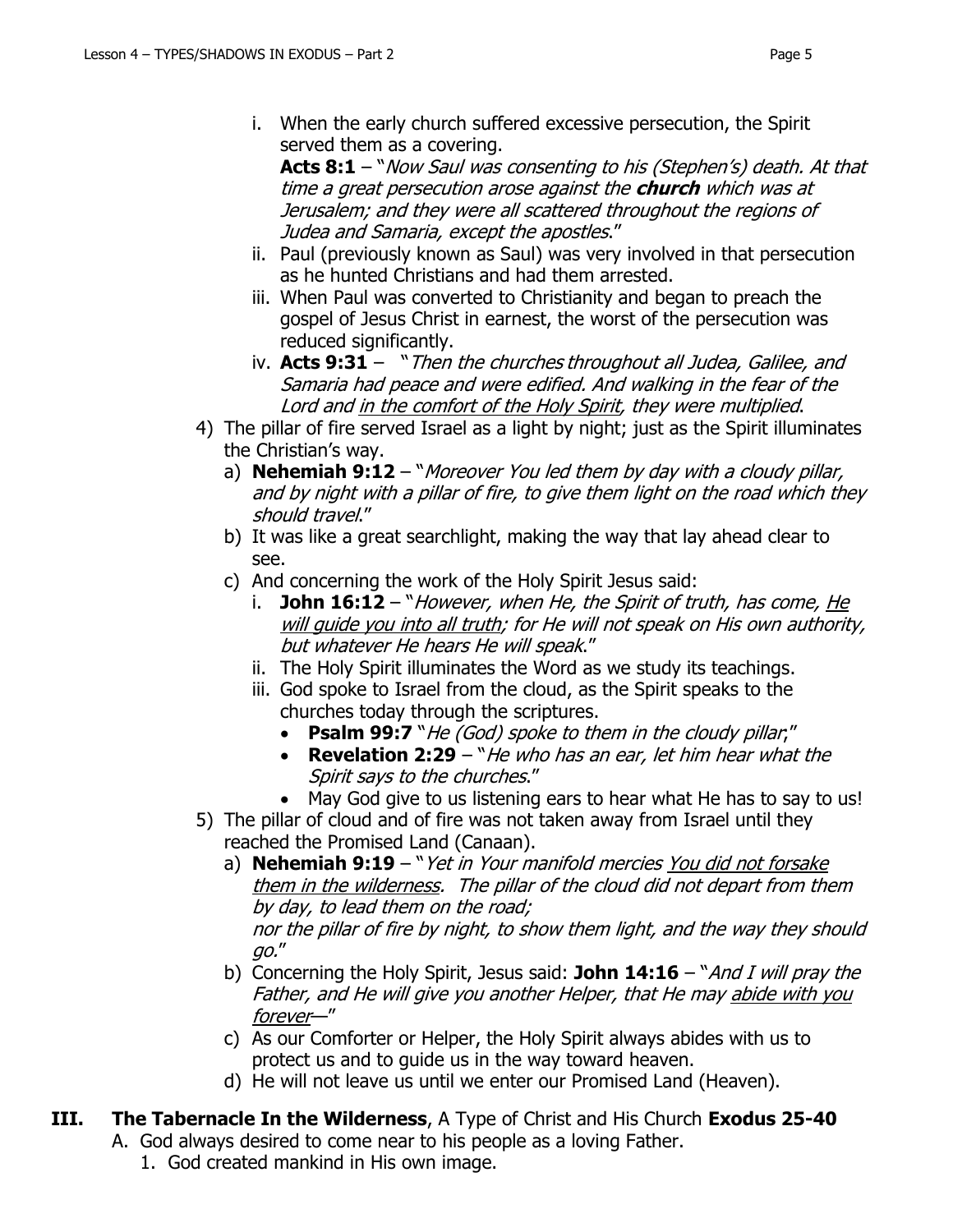- a. It was God's ideal that the minds God created in mankind would permit them to serve Him from choice
- b. His greatest desire was that mankind would willingly return the great love that God had for His creation.
- 2. When God created mankind, he included a longing deep in their hearts that He alone could fill.
- 3. When Adam lived in holiness, before sinning, God was able to go to the beautiful garden and commune directly with His beloved creation.
- B. When mankind's sin separated him from God, God immediately put in motion the plan to reconcile mankind to God again.
	- 1. In the meantime, God sought to draw as near to mankind as His holiness and man's sin would allow, understanding that God could not dwell in men's sinful hearts.
		- a. His solution for this longing to be near His people was to dwell among His people, Israel, when He led them out of Egypt.
			- 1) God commanded Moses to build Him a suitable dwelling place, that He might "tabernacle" among them.
			- 2) **Exodus 25:9** "According to all that I show you, that is, the pattern of the tabernacle and the pattern of all its furnishings, just so you shall make it."
	- 2. No house like this was ever built before.
		- a. It was not to be a huge, magnificent structure, as were some of the heathen temples existing in the world of that day.
		- b. The house of Jehovah God was to be no larger than a small cottage.
		- c. It's walls were not to be of marble or granite; instead it was to be a light, portable building.
		- d. Yet the value placed on the materials to build it have been estimated at 1.5 to 2 million dollars in today's economy.
		- e. It was literally covered inside and outside with plates of gold and all of its furnishings were either of solid gold or overlaid with gold.
	- 3. It's principle importance was that it was to be the abode of the invisible, infinite God of the universe among His people, Israel.
- C. God gave full specifications for this structure to Moses; it had a divine architect.
	- 1. This was important because it was not merely an abode, but an instrument for divine worship.
	- 2. This structure would also be a type/shadow of the true abode of God which was a mystery that would not be revealed for two thousand years.
	- 3. We are told in **Hebrews 8:5**  "...Moses was divinely instructed when he was about to make the tabernacle. For He said, "*See that you make all things according to the pattern shown you on the mountain*."
	- 4. Moses was expected to follow God's instructions exactly for the construction, which is essential to its usefulness as a type/shadow of the church today.
- D. This dwelling place of God is known by several significant names:
	- 1. **Exodus 25:8**  "And let them make Me a sanctuary, that I may dwell among them. "
		- a. "Sanctuary" is probably the most comprehensive term used to define the tabernacle.
		- b. The original Hebrew word is never used to describe the temples of heathen deities, but only to describe the sacred abode of Jehovah, the Holy One of Israel.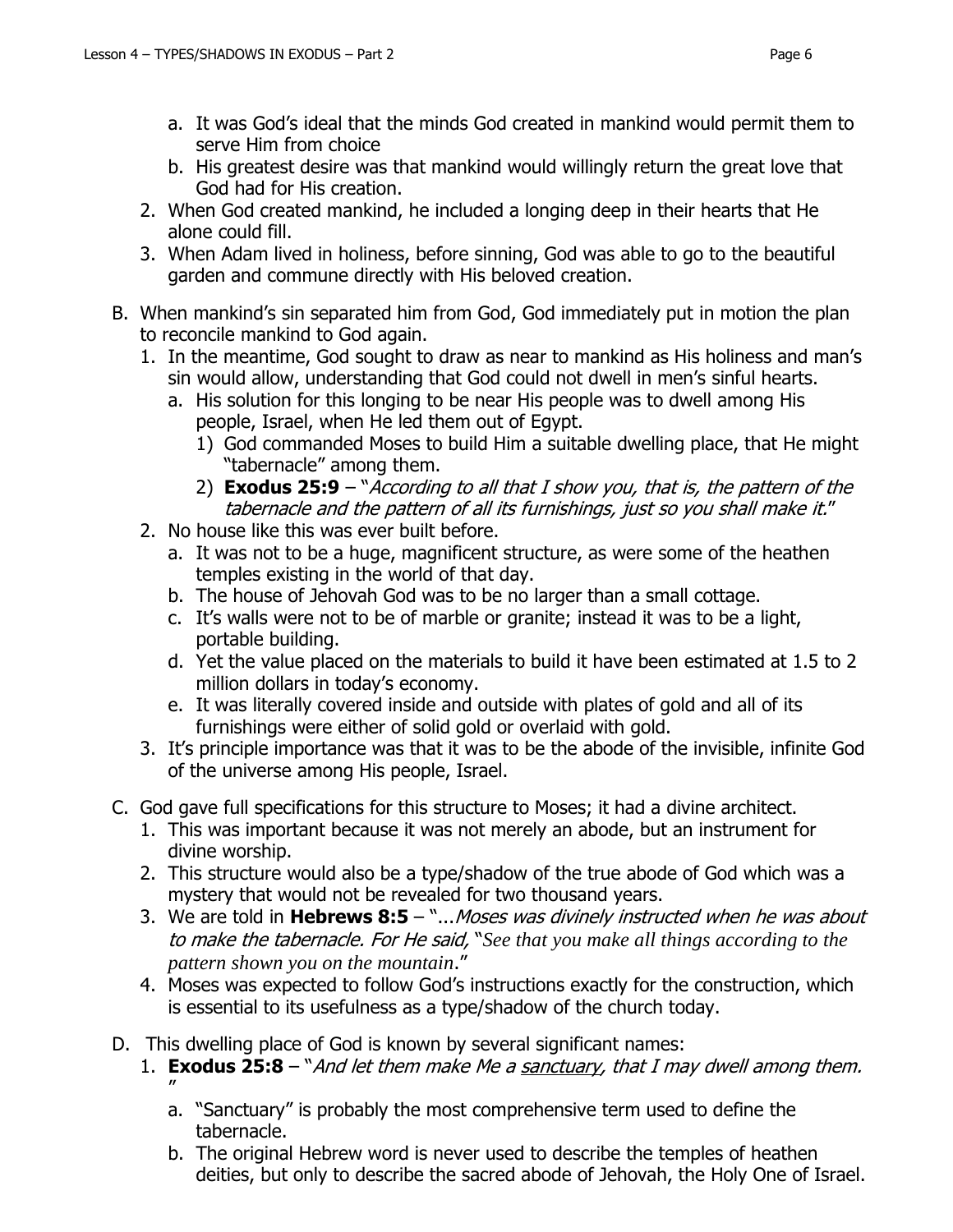- c. Holiness is the most prominent idea connected with the tabernacle and its service.
- d. God's purpose was to make the Israelites ceremonially holy, while now we can actually be holy.

**I Peter 1:15-16** – "<sup>15</sup> ...but as He who called you is holy, you also be holy in all your conduct, <sup>16</sup> because it is written, "Be holy, for I am holy."

- e. Holiness is uniquely peculiar to the religion of Jehovah and not to heathen deities.
- f. The tabernacle is described as holy, while it contains a part which is called "the most holy place".
- 2. The second word used to designate that first house of God is the one translated "tabernacle"
	- a. This is probably the most common name used.
	- b. The second part of **Exodus 25:8** states that God wanted to "dwell among" the people, which is the definition of the word "tabernacle".
	- c. It is interesting that this same concept is included in the name Jesus was to be called, **Matthew 1:23** – "Behold, the virgin shall be with child, and bear a Son, and they shall call His name **Immanuel**," which is translated, "God with us." The definition "God with us" is the same idea as "God dwelling among us" = tabernacle
- 3. The third important scriptural name of the tabernacle is a Hebrew word that is translated "tent".
	- a. It is the same word used in reference to common tents that were used by the patriarch Abraham or other nomadic people.
	- b. This term is much less expressive of the spiritual significance and more in reference to the structure.
	- c. The tabernacle was often called "the tent of meeting" as in **Exodus 40:2 "**On the first day of the first month you shall set up the tabernacle of the tent of meeting.**"**
	- d. The idea of the tent of meeting was not a place where the people of Israel met with each other, but the place where the people of Israel met with God. **Exodus 29:42**  – "This shall be a continual burnt offering throughout your generations at the door of the tabernacle of meeting before the LORD, where I will meet you to speak with you."
	- e. There at the brazen altar in the presence of the pouring-out of the blood of sinofferings, the holy God would meet sinful men and speak to them.
- 4. The last scriptural name used for the tabernacle is the "tabernacle of testimony."
	- a. **Numbers 1:52-53** <sup>n52</sup> The children of Israel shall pitch their tents, everyone by his own camp, everyone by his own standard, according to their armies; <sup>53</sup> but the Levites shall camp around the tabernacle of the Testimony, that there may be no wrath on the congregation of the children of Israel; and the Levites shall keep charge of the tabernacle of the Testimony."
	- b. This protective barrier of Levites surrounding the tabernacle was to prevent any unauthorized person from going near the holy meeting place or any of its holy altars or furnishings, for such unauthorized persons touching these things would pay with their life. (See **Exodus 29:37**; **2 Samuel 6:6**)
	- c. It was called this because in the innermost part of the tabernacle, inside the "Holy of Holies" or the "most Holy place", the Ark of the Covenant (Testimony) was kept.
	- d. Inside the Ark were kept three very important symbols of God's almighty power in freeing Israel from Egypt.
		- 1) The two tablets of stone containing the Ten Commandments, written by the finger of God. **Exodus 31:18**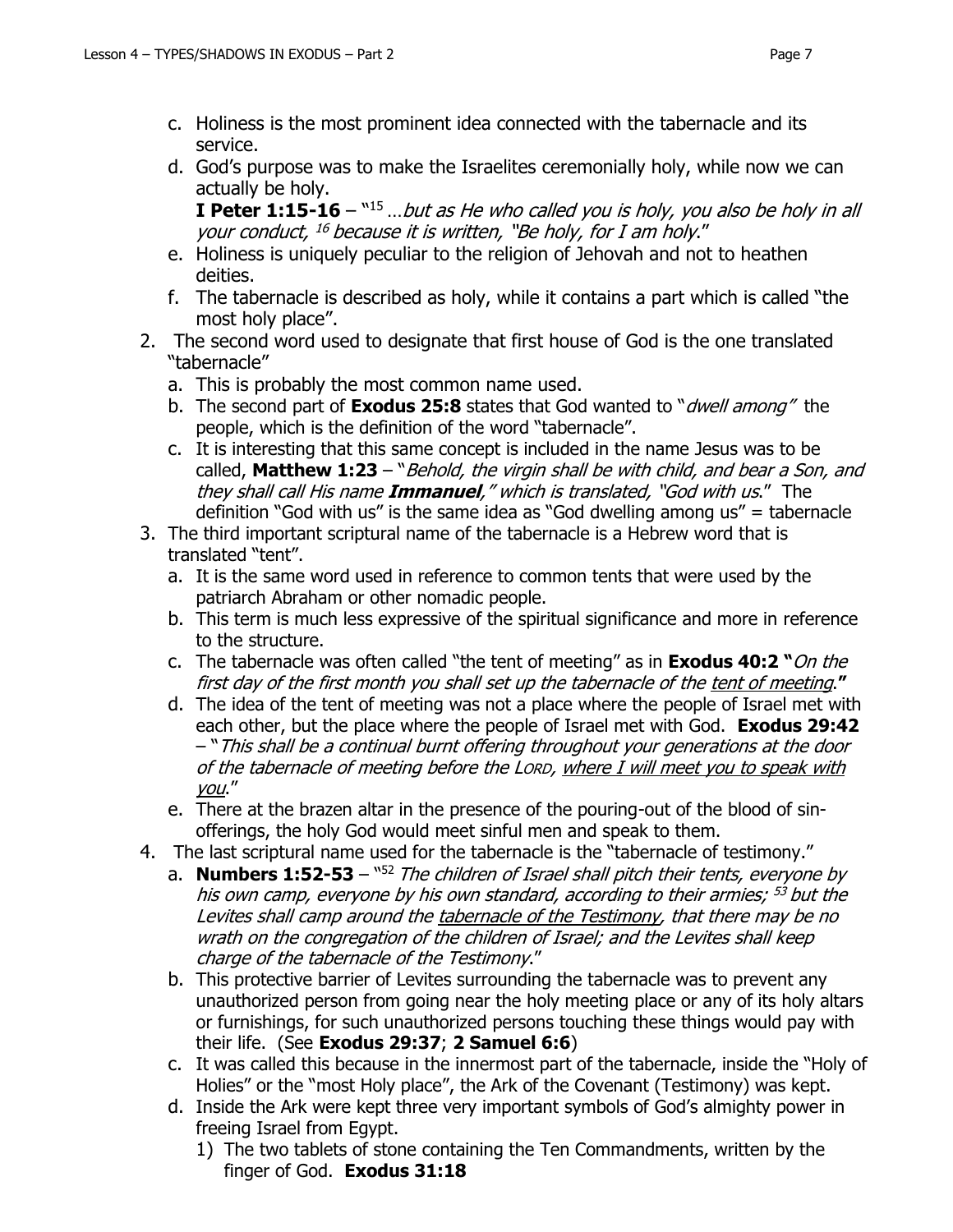- 2) A pot filled with manna, the bread God provided to Israel for 40 years. **Exodus 16:33**
- 3) Aaron's rod that bloomed and produced ripe almonds. **Numbers 17:5** – "And it shall be that the rod of the man whom I choose will blossom; thus I will rid Myself of the complaints of the children of Israel, which they make against you."
- 5. The Tabernacle is a Type/Shadow of Jesus Christ
	- a. Hebrews 9:11-12 "<sup>11</sup> But Christ came as High Priest of the good things to come, with the greater and more perfect tabernacle not made with hands, that is, not of this creation. <sup>12</sup> Not with the blood of goats and calves, but with His own blood He entered the Most Holy Place once for all, having obtained eternal redemption."
	- b. In **Hebrews 3:1-6** we see a direct comparison between Moses and the house of God that he built to Jesus Christ and the house He built, the church in general, and us specifically.

"Therefore, holy brethren, partakers of the heavenly calling, consider the Apostle and High Priest of our confession, Christ Jesus, <sup>2</sup> who was faithful to Him who appointed Him, as Moses also was faithful in all His house. <sup>3</sup> For this One has been counted worthy of more glory than Moses, inasmuch as He who built the house has more honor than the house. <sup>4</sup> For every house is built by someone, but He who built all things is God. <sup>5</sup> And Moses indeed was faithful in all His house as a servant, for a testimony of those things which would be spoken afterward, <sup>6</sup> but <u>Christ as a Son over His own house, whose house we are i</u>f we hold fast the confidence and the rejoicing of the hope firm to the end."

- 6. The tabernacle is also a type/shadow of the church.
	- a. The tabernacle was provided a means of worship and ceremonial or symbolic purification from sin.
	- b. It was a type/shadow of the way sinners may obtain salvation through the precious blood of the true Lamb of God, Jesus Christ.
	- c. The church is the abode of Jesus Christ: **Matthew 18:20**  "For where two or three are gathered together in My name, I am there in the midst of them."
	- d. While we do meet together with each other, our main purpose is to meet with God.
	- e. While only priests could have access to the Tabernacle and its furnishings, we are all now priests who have access directly to God. **I Peter 2:9** – "You are a chosen generation, a royal priesthood, a holy nation, His own special people."
	- f. **Hebrews 10:19-22**  " <sup>19</sup> Therefore, brethren, having boldness to enter the Holiest by the blood of Jesus, <sup>20</sup> by a new and living way which He consecrated for us, through the veil, that is, His flesh, <sup>21</sup> and having a High Priest over the house of God, <sup>22</sup> let us draw near with a true heart in full assurance of faith, having our hearts sprinkled from an evil conscience and our bodies washed with pure water."
- E. The tabernacle and its surroundings (see the diagram of this attached)
	- 1. Surrounding the tabernacle itself was a courtyard with a fence of curtains around it seven and one-half feet high.
		- a. The courtyard was one hundred and fifty feet long by seventy-five feet wide.
		- b. The significance of the courtyard was that the penitent Israelite came here to have a priest offer a sacrifice for his sins to obtain favor with God.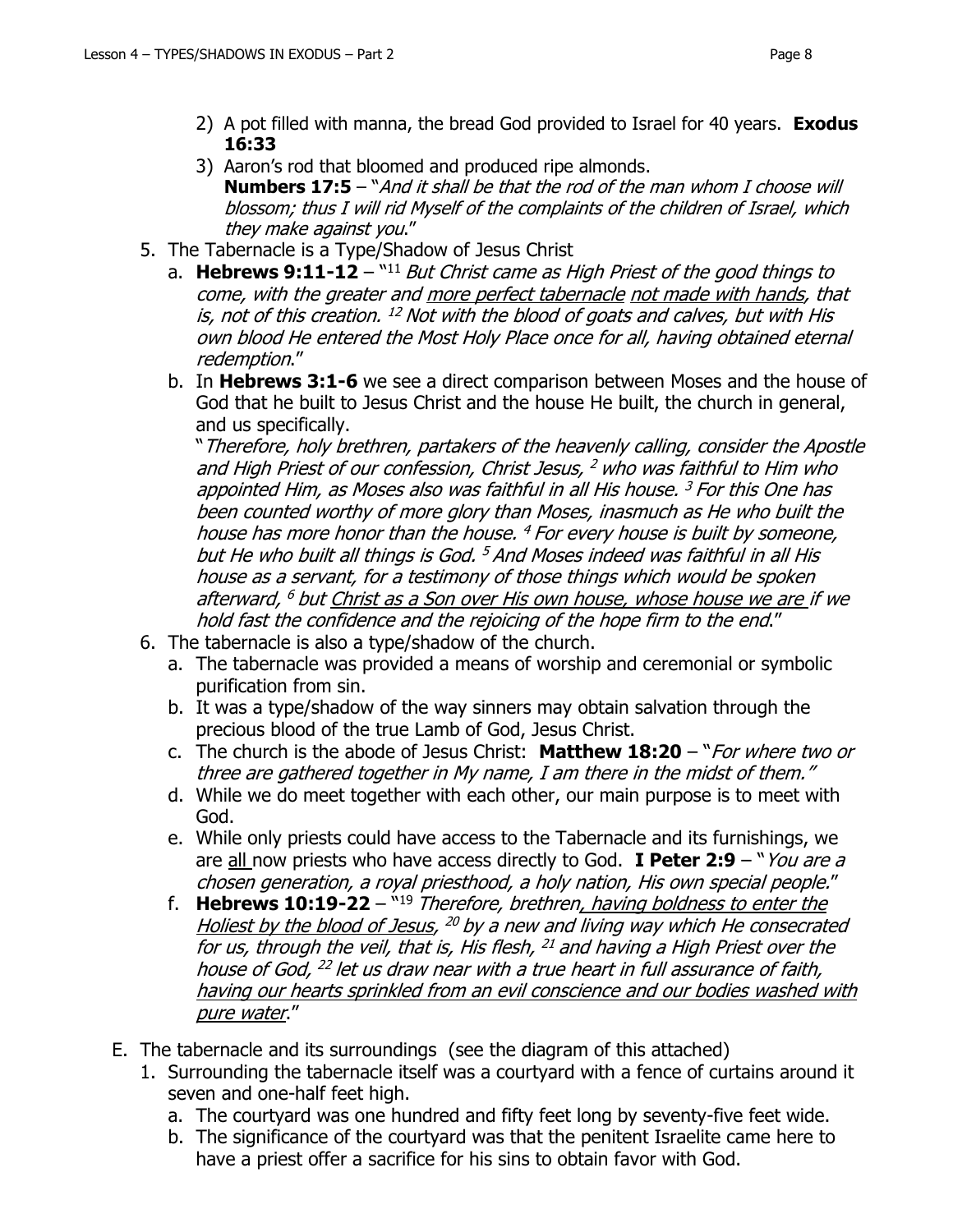- c. Those symbolic sacrifices are a type/shadow of those today who come to God for salvation through Christ.
- d. As they make the decision to turn to God, they are forsaking the outside world, but have not yet come into God's church through obedience to the gospel.
- e. This is especially representative of the person who is involved in a personal Bible study to learn how to come to God, or those from the world who are attending church services in an attempt to learn how to become a Christian.
- 2. The Brazen Altar was in the courtyard just outside the door to the tabernacle.
	- a. Altars were not a new idea at this point, since altars had previously been used for sacrifices, perhaps by Cain and Abel, and surely by Abraham and Noah.
	- b. This altar was to be the most important instrument of service of the tabernacle.
	- c. In this important ceremony, the blood of the sacrificed animal was sprinkled upon the altar and its body was then burned
	- d. The act of sacrifice was full of meaning.
		- 1) It symbolized a vicarious atonement.
		- 2) When the sin-burdened Israelite led the lamb to the altar of Jehovah before the sanctuary of God, he would lay his hands upon the head of the lamb to lay the burden of his sin upon the animal.
		- 3) This is a dim shadow of the sacrifice of Jesus Christ, upon whom was laid the sins of mankind
		- 4) **Isaiah 53:5-7** "But He was wounded for our transgressions, He was bruised for our iniquities; The chastisement for our peace was upon Him, and by His stripes we are healed. <sup>6</sup> All we like sheep have gone astray; We have turned, every one, to his own way; and the Lorp has laid on Him the iniquity of us all. <sup>7</sup> He was oppressed and He was afflicted, yet He opened not His mouth; He was led as a lamb to the slaughter, and as a sheep before its shearers is silent, so He opened not His mouth."
	- e. Since atonement is the only possible means of forgiveness and acceptance by God, it emphasizes the truth that we cannot come to God except by Jesus Christ.
		- 1) **John 1:29**  "The next day John saw Jesus coming toward him, and said, '*Behold! The Lamb of God who takes away the sin of the world*!'"
		- 2) **John 14:6**  "Jesus said to him, "I am the way, the truth, and the life. No one comes to the Father except through Me."
	- f. The requirement for atonement for the pardon of sin is not an arbitrary requirement of God's part.
		- 1) It is necessary because Man sinned and it separated Him from God.
		- 2) **Isaiah 59:1-2**  "Behold, the LORD's hand is not shortened, that it cannot save; nor His ear heavy, that it cannot hear.  $2$  But your iniquities have separated you from your God; and your sins have hidden His face from you, so that He will not hear."
		- 3) Jesus Christ was the atonement for our sins: **2 Corinthians 5:18-19**  $^{\mathrm{w}18}$  Now all things are of <u>God, who has reconciled us to Himself through Jesus</u> Christ, and has given us the ministry of reconciliation, <sup>19</sup> that is, that God was in Christ reconciling the world to Himself, not imputing their trespasses to them, and has committed to us the word of reconciliation."
- 3. The laver was also an item in the courtyard.
	- a. The laver is a brass bowl containing water placed between the altar and the door to the tabernacle.